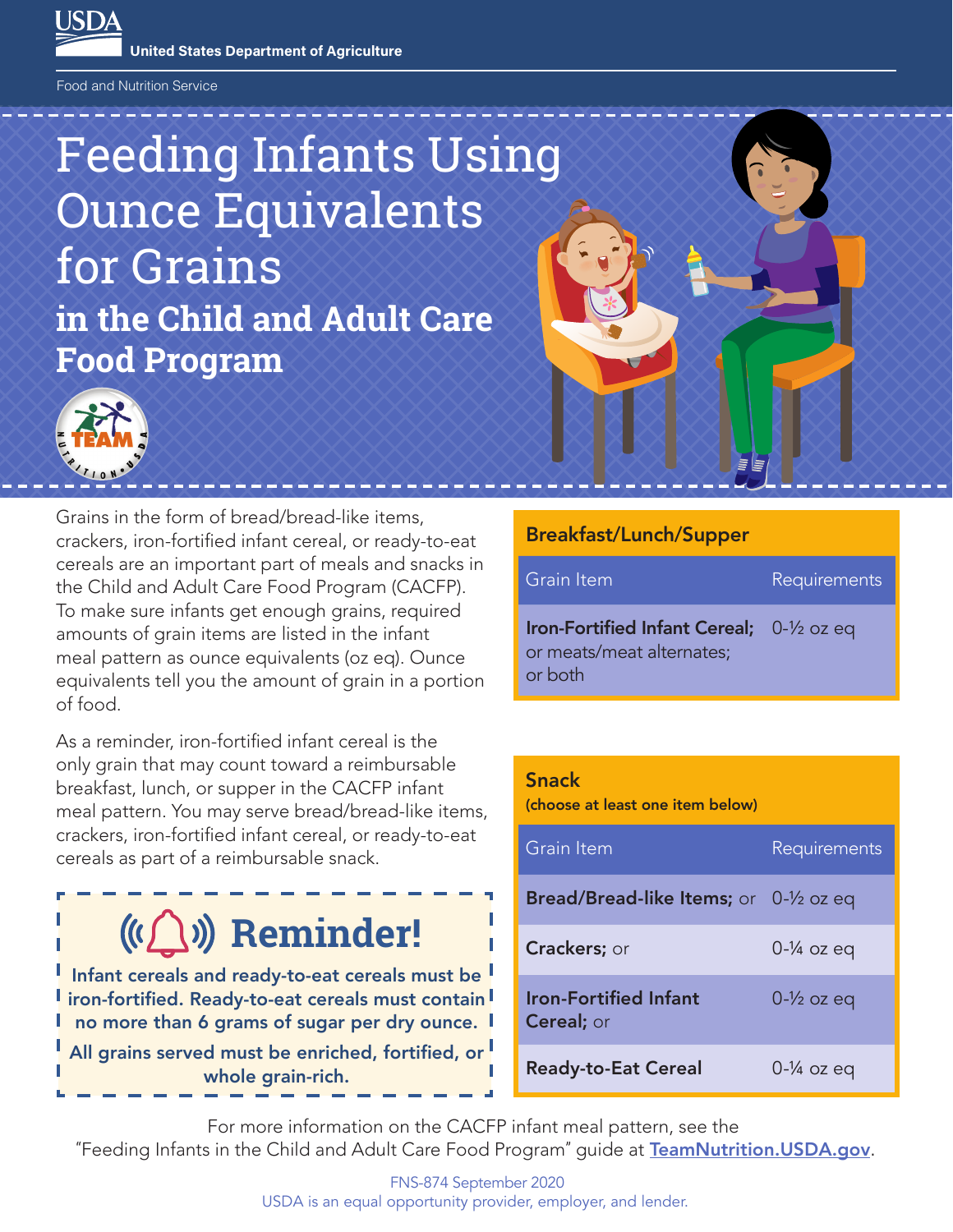# **Using the Grains Measuring Charts**

The Grains Measuring Charts on pages 3–4 tell you how much bread/bread-like items, crackers, iron-fortified infant cereal, and ready-to-eat cereals you need to serve to meet CACFP infant meal pattern requirements. To use these charts:

- Find the chart that applies to the grain item you want to serve: Iron-Fortified Infant Cereal (Page 3), Bread/Bread-Like Items (Page 3), Ready-To-Eat Cereal (Page 4), Crackers (Page 4). **1**
- Find the grain you want to serve under the "Grain Item and Size" column. **2**
- Check if the chart lists a size or weight by the name of the grain. If the chart: **3**
	- Lists a weight for the grain, such as *at least 28 grams*, then use the Nutrition Facts label for the item you want to serve to make sure it weighs the same or more than the grain on the chart. See page 5.
	- Lists a size for the grain, such as *about 2" by 2"*, then check if the item is the same size or larger than this amount. See page 6.
	- Does not list a weight or size for the grain, then you do not need to check the size or weight of the product before using the chart.

### Grains Measuring Chart for the CACFP Infant Meal Pattern

Grain Item and Size

→

- **Bread** at least 28 grams
- Cracker, Saltine (about 2" by 2")

Iron-Fortified Infant Cereal (single and multigrain)

# **Reminder!**

Do not offer babies crackers containing seeds and nuts. These items can increase a baby's risk of choking.

Cut breads and bread-like items into thin strips or small pieces no larger than ½ inch. This will reduce the risk of a baby choking.

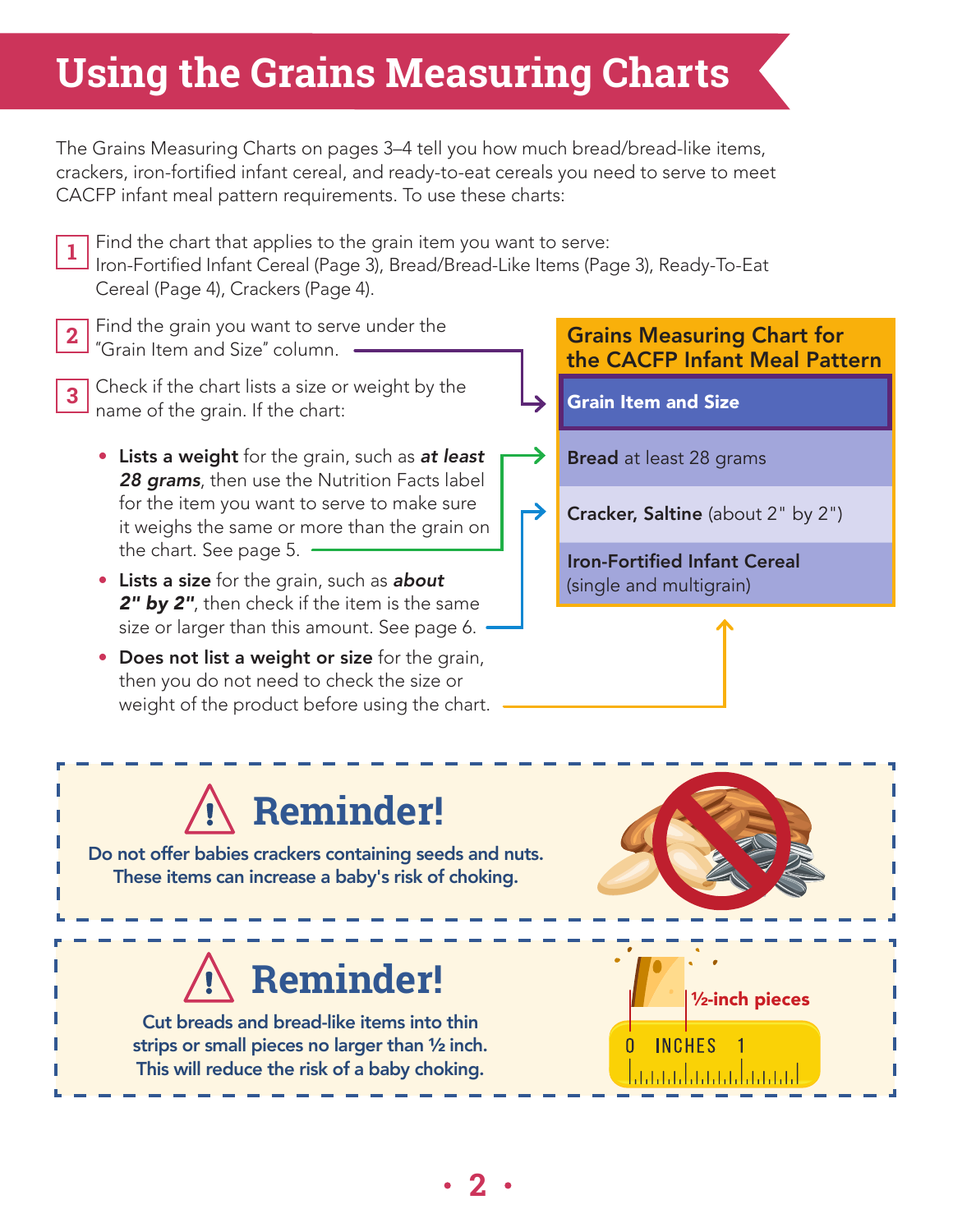### BREAD/BREAD-LIKE ITEMS = ½ oz eq

# IRON-FORTIFIED INFANT CEREAL = ½ oz eq

#### Grains Measuring Chart for the CACFP Infant Meal Pattern

| <b>Grain Item and Size</b>                                     |            | $\frac{1}{2}$ oz eq is about    | <b>Creditable at</b><br><b>Meals or Snacks?</b> |
|----------------------------------------------------------------|------------|---------------------------------|-------------------------------------------------|
| <b>Biscuit</b> at least 28 grams                               | ★          | 1/2 biscuit or 14 grams         | Snack only                                      |
| <b>Bread</b> at least 28 grams                                 | $\bigstar$ | $\frac{1}{2}$ slice or 14 grams | Snack only                                      |
| <b>Bun or Roll</b> (entire bun or roll)<br>at least 28 grams   | ★          | 1/2 bun/roll or 14 grams        | Snack only                                      |
| <b>Corn Muffin at least 34 grams</b>                           | $\bigstar$ | 1/2 muffin or 17 grams          | Snack only                                      |
| <b>English Muffin</b> (top and bottom)<br>at least 56 grams    | ╈          | 1/4 muffin or 14 grams          | Snack only                                      |
| <b>Iron-Fortified Infant Cereal</b><br>(single and multigrain) |            | 4 tablespoons (1/4 cup) dry     | Breakfast, lunch,<br>supper, snack              |
| Pancake at least 34 grams                                      | ★          | 1/2 pancake or 17 grams         | Snack only                                      |
| Pita Bread/Round at least 56 grams                             | ★          | 1/4 pita or 14 grams            | Snack only                                      |
| <b>Tortilla, Soft, Corn</b> (about $5\frac{1}{2}$ ")           |            | 3⁄4 tortilla or 14 grams        | Snack only                                      |
| Tortilla, Soft, Flour (about 6")                               |            | 1/2 tortilla or 14 grams        | Snack only                                      |
| Tortilla, Soft, Flour (about 8")                               |            | 1⁄4 tortilla or 14 grams        | Snack only                                      |
| <b>Waffle</b> at least 34 grams                                |            | 1/2 waffle or 17 grams          | Snack only                                      |

Check that the item you want to serve weighs this amount, or more. See "Using the Nutrition Facts Label" on page 5 for more information.

**3** 

**Check that the item you want to serve is about this size or larger.** See "Grains Measuring Tools" on page 6 for more information.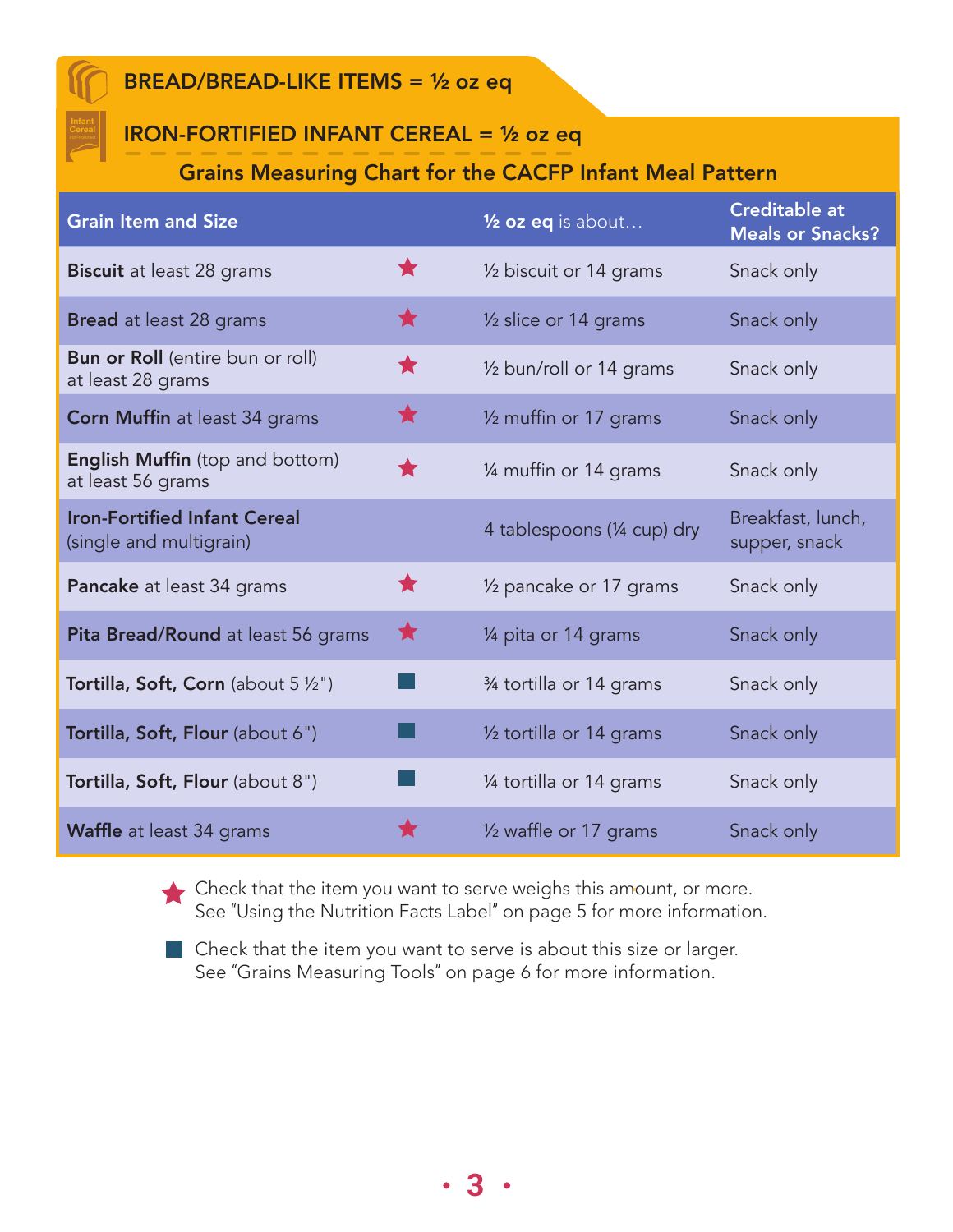### $CRACKERS =  $\frac{1}{4}$  oz eq$



### $READV-TO-EAT CEREALS =  $\frac{1}{4}$  oz eq$

# Grains Measuring Chart for the CACFP Infant Meal Pattern

| <b>Grain Item and Size</b>                                                               | $\frac{1}{4}$ oz eq is about                         | <b>Creditable at</b><br><b>Meals or Snacks?</b> |
|------------------------------------------------------------------------------------------|------------------------------------------------------|-------------------------------------------------|
| Cereal, Ready-to-Eat: Flakes or Rounds<br>(e.g., o-shaped cereal)                        | 4 tablespoons (1/4 cup) or<br>7 grams                | Snack only                                      |
| Cereal, Ready-to-Eat: Puffed<br>(e.g., crispy puffed rice cereal)                        | 5 tablespoons $(\sim \frac{1}{3}$ cup)<br>or 7 grams | Snack only                                      |
| <b>Cracker, Animal</b> (about $1 \frac{1}{2}$ by $1$ ")                                  | 4 crackers or 7 grams                                | Snack only                                      |
| <b>Cracker, Bear-shaped or Similar, Sweet</b><br>(not honey flavored) (about 1" by 1/2") | 6 crackers or 7 grams                                | Snack only                                      |
| Cracker, Cheese, Square, Savory<br>(about $1"$ by $1")$                                  | 5 crackers or 6 grams                                | Snack only                                      |
| <b>Cracker, Fish-shaped or Similar, Savory</b><br>(about 3/4" by 1/2")                   | 11 crackers or 6 grams                               | Snack only                                      |
| Cracker, Graham (not honey flavored)<br>(about $5"$ by $2\frac{1}{2}"$ )                 | $\frac{1}{2}$ % cracker or 7 grams                   | Snack only                                      |
| <b>Cracker, Round, Savory</b> (about 1 3/4" across)                                      | 2 crackers or 6 grams                                | Snack only                                      |
| <b>Cracker, Round, Savory, Mini</b> (about 1" across) 4 crackers or 6 grams              |                                                      | Snack only                                      |
| Cracker, Saltine (about 2" by 2")                                                        | 2 crackers or 6 grams                                | Snack only                                      |
| Cracker, Thin Wheat, Square, Savory<br>(about $1\frac{1}{4}$ " by $1\frac{1}{4}$ ")      | 3 crackers or 6 grams                                | Snack only                                      |
| <b>Cracker, Zwieback</b> (not honey flavored)                                            | 1 cracker or 6 grams                                 | Snack only                                      |

Honey should never be fed to babies younger than 1 year.  $\bullet$ 

Check that the item you want to serve is about this size or larger. ٠. See "Grains Measuring Tools" on page 6 for more information.

**4**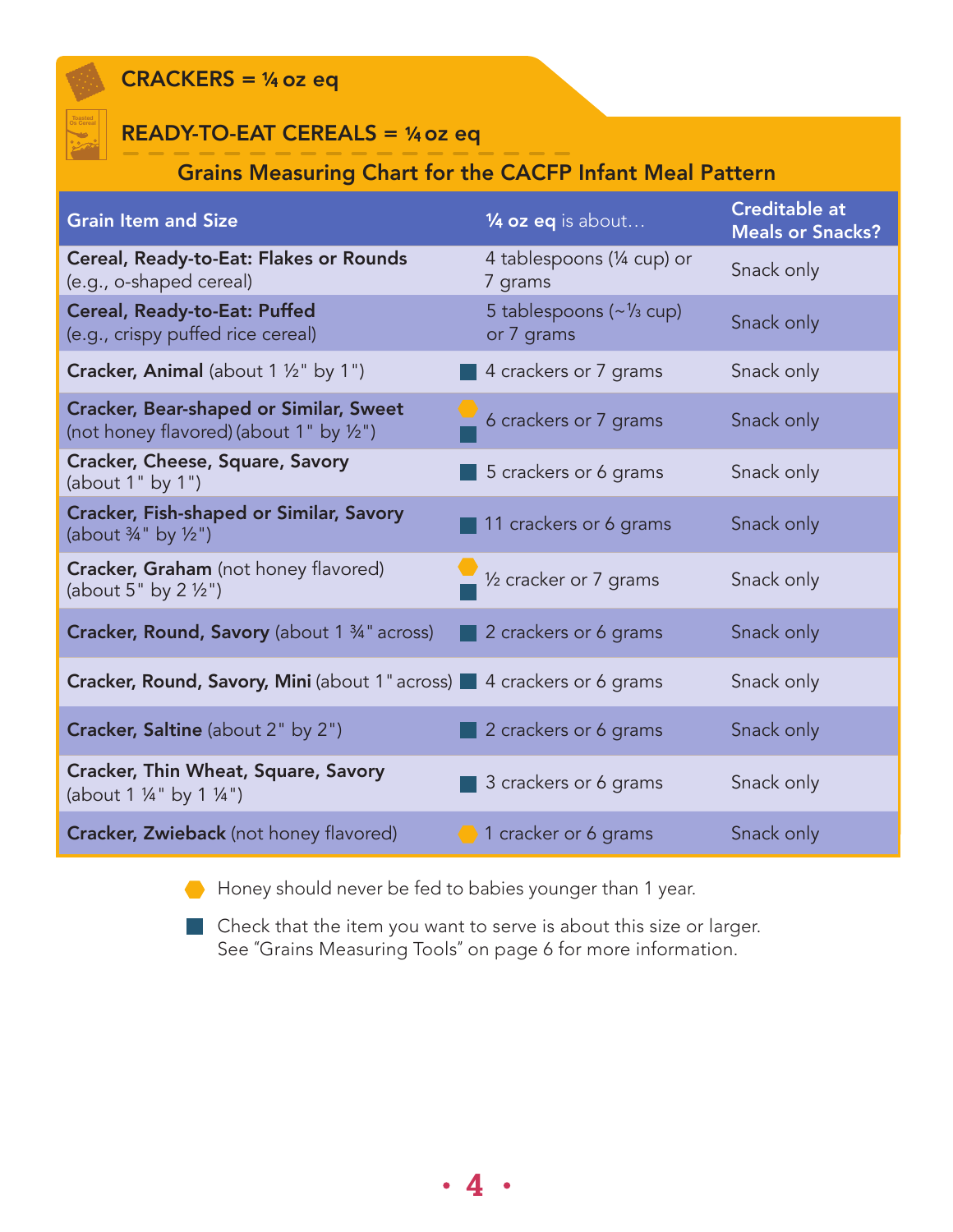# **Using the Nutrition Facts Label**

Some items on the Grains Measuring Charts may have weights listed by the name of the item. Follow the steps below to see if your grain meets the minimum weight listed in the chart:

#### **Example #1: Pita Bread/Round** (1 item in a serving)

**1.** Find the grain item and its size in the Grains Measuring Chart. •

 The pita bread/round you are comparing must weigh *at least 56 grams* to use the chart as a guide to the minimum serving amount.

- If the pita bread/round you want to serve is *at least 56 grams*, then you can serve that item.
- If the pita bread/round is lighter in weight than the item listed on the Grains Measuring Chart, see page 6.

**Example #2: Pancakes** (more than 1 item in a serving)

- **1.** Find the grain item and its size in the Grains Measuring Chart.
- **2.** Look at the Nutrition Facts label of the grain you wish to serve. Find the weight of the serving size. One serving of pancakes weighs 117 grams.
- **3.** Using the Nutrition Facts label, find out how much is in one serving (for example, the number of pancakes). There are three pancakes in one serving.
- **4.** If there is more than one of an item in a serving, you will need to find the weight of each item. In this example, the serving size is three pancakes.

Divide the weight of the serving by the number of items in one serving to find the weight of one item.

117 grams  $\div$  3 pancakes = 39 grams per pancake *Serving Weight Serving Size Weight of Each Item*

Compare the weight of one item to the minimum weight listed in the Grains Measuring Chart (from Step 1). Is your item the same weight as, or heavier than, the minimum weight?

 $\overline{V}$  Yes: In the example above, pancakes must weigh at least 34 grams in order to use the Grains Measuring Chart. Because each pancake weighs 39 grams, you may use the chart as a guide for the minimum serving amount.

Grain Item and Size

Pita Bread/Round at least 56 grams



| <b>Grain Item</b><br>and Size | $\frac{1}{2}$ oz eq is about |
|-------------------------------|------------------------------|
| Pancake at least              | 1/ <sub>2</sub> pancake or   |
| 34 grams                      | 17 grams                     |